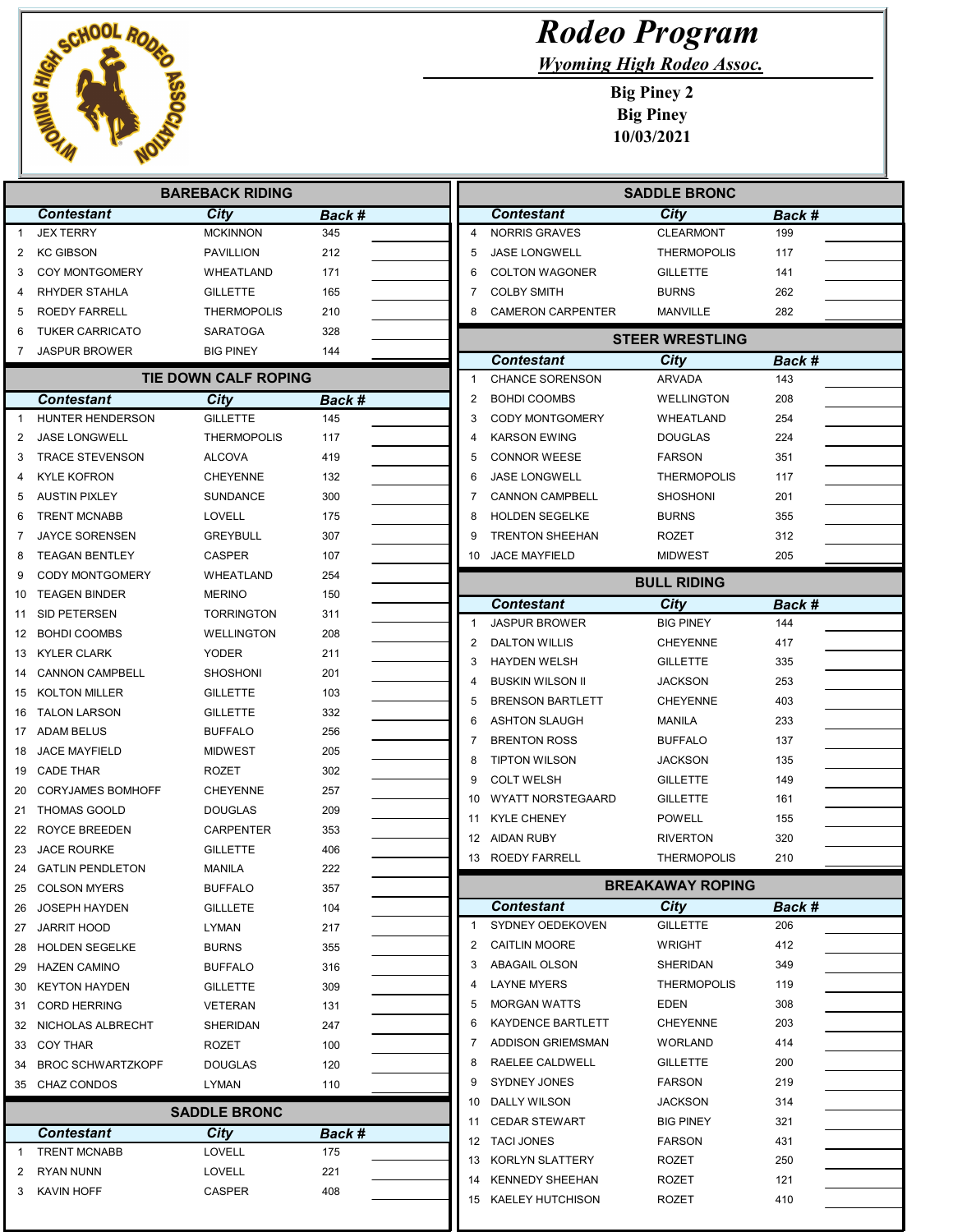

E

## Rodeo Program

Wyoming High Rodeo Assoc.

Big Piney 2 Big Piney 10/03/2021

| <b>BREAKAWAY ROPING</b> |                                         |                                    |               |  | <b>TEAM ROPING</b>                        |                                          |            |  |
|-------------------------|-----------------------------------------|------------------------------------|---------------|--|-------------------------------------------|------------------------------------------|------------|--|
|                         | <b>Contestant</b>                       | City                               | Back #        |  | <b>Contestant</b>                         | City                                     | Back #     |  |
|                         | 16 JEAN SCOTT                           | <b>CASPER</b>                      | 251           |  | 13 TALON LARSON                           | <b>GILLETTE</b>                          | 332        |  |
|                         | 17 SHELBY PETERSEN                      | <b>DOUGLAS</b>                     | 102           |  | <b>JACE ROURKE</b>                        | <b>GILLETTE</b>                          | 406        |  |
|                         | 18 HAIDEN THOMPSON                      | <b>YODER</b>                       | 101           |  | 14 ASHLYN GOVEN                           | <b>ROZET</b>                             | 148        |  |
| 19                      | <b>JYMIE ADAMSON</b>                    | <b>BUFFALO</b>                     | 303           |  | <b>CANNON CAMPBELL</b>                    | <b>SHOSHONI</b>                          | 201        |  |
|                         | 20 GRACE PETERSON                       | <b>BUFFALO</b>                     | 319           |  | 15 CAYTLEN VINEYARD<br>JARRIT HOOD        | LOVELL<br>LYMAN                          | 157<br>217 |  |
|                         | 21 SARA MONTGOMERY                      | WHEATLAND                          | 172           |  | 16 HAYDEN WELSH                           |                                          |            |  |
| 22                      | TALLI ENGEL                             | <b>ROZET</b>                       | 318           |  | <b>LAINE LINNEMAN</b>                     | <b>GILLETTE</b><br><b>ROZET</b>          | 335<br>334 |  |
|                         | 23 FAYE HELLYER                         | <b>KINNEAR</b>                     | 323           |  | 17 HAIDEN THOMPSON                        | <b>YODER</b>                             | 101        |  |
| 24                      | KAMRY DAVIS                             | <b>BUFFALO</b>                     | 416           |  | <b>JACE MAYFIELD</b>                      | <b>MIDWEST</b>                           | 205        |  |
|                         | 25 ASHLYN GOVEN                         | ROZET                              | 148           |  | 18 KAELEY HUTCHISON                       | <b>ROZET</b>                             | 410        |  |
|                         | 26 CARTER HOWELL                        | <b>HUNTLEY</b>                     | 359           |  | <b>CADE THAR</b>                          | <b>ROZET</b>                             | 302        |  |
|                         | 27 KASEY CARR                           | <b>JACKSON HOLE</b>                | 304           |  | 19 SYDNEY OEDEKOVEN                       | <b>GILLETTE</b>                          | 206        |  |
|                         | 28 SHARIANNE BROWER                     | <b>BIG PINEY</b>                   | 246           |  | SHELBY PETERSEN                           | <b>DOUGLAS</b>                           | 102        |  |
| 29                      | CATHRYN VINEYARD                        | <b>LOVELL</b>                      | 457           |  | 20 TEAGAN BENTLEY                         | <b>CASPER</b>                            | 107        |  |
| 30                      | TAVY LENO                               | SHERIDAN                           | 116           |  | <b>MASON TROLLINGER</b>                   | CASPER                                   | 122        |  |
|                         | 31 ROZLYN HERREN                        | <b>GILLETTE</b>                    | 216           |  | 21 COLTON STONE<br><b>TRACE STEVENSON</b> | <b>GILLETTE</b><br>ALCOVA                | 338<br>419 |  |
| 32                      | <b>ISABELLE CAMINO</b>                  | <b>BUFFALO</b>                     | 109           |  | 22 SAGE ROMERO                            | <b>ROCK SPRINGS</b>                      | 226        |  |
|                         | 33 KLOE NICHOLS                         | <b>BOULDER</b>                     | 413           |  | <b>GATLIN PENDLETON</b>                   | MANILA                                   | 222        |  |
| 34                      | HANNA GRIEMSMAN                         | <b>WORLAND</b>                     | 114           |  | 23 DILLON JOHNSON                         | BELT                                     | 162        |  |
|                         | 35 AUDREY KREMER                        | <b>POWELL</b>                      | 310           |  | JADE ESPENSCHEID                          | <b>BIG PINEY</b>                         | 111        |  |
|                         | 36 RAYNE GRANT                          | WHEATLAND                          | 113           |  | 24 SARA MONTGOMERY                        | WHEATLAND                                | 172        |  |
| 37                      | JORDAN KENNEDY                          | <b>CHEYENNE</b>                    | 244           |  | <b>CODY MONTGOMERY</b>                    | WHEATLAND                                | 254        |  |
|                         | 38 HADLEY FURNIVAL                      | <b>CASPER</b>                      | 112           |  | 25 AVA RENO                               | <b>GILLETTE</b>                          | 420        |  |
| 39                      | <b>GRACIE HARDEMAN</b>                  | <b>WILSON</b>                      | 218           |  | <b>CATHRYN VINEYARD</b>                   | LOVELL                                   | 457        |  |
|                         | 40 JORDAN MORMAN                        | <b>GILLETTE</b>                    | 214           |  | 26 ROYCE BREEDEN                          | <b>CARPENTER</b>                         | 353        |  |
|                         |                                         | <b>TEAM ROPING</b>                 |               |  | <b>KYLE KOFRON</b>                        | <b>CHEYENNE</b>                          | 132        |  |
|                         | <b>Contestant</b>                       | City                               | <b>Back #</b> |  | 27 RAYNE GRANT<br>NICHOLAS ALBRECHT       | WHEATLAND<br>SHERIDAN                    | 113<br>247 |  |
| -1                      | <b>GRACIE HARDEMAN</b>                  | <b>WILSON</b>                      | 218           |  | 28 SID PETERSEN                           | <b>TORRINGTON</b>                        | 311        |  |
|                         | <b>LAYNE MYERS</b>                      | <b>THERMOPOLIS</b>                 | 119           |  | <b>KYLER CLARK</b>                        | <b>YODER</b>                             | 211        |  |
| 2                       | CADEN GINES                             | <b>POWELL</b>                      | 158           |  | 29 HADLEY FURNIVAL                        | <b>CASPER</b>                            | 112        |  |
|                         | <b>JAYCE SORENSEN</b>                   | <b>GREYBULL</b>                    | 307           |  | <b>KASHTON REYNOLDS</b>                   | <b>ROZET</b>                             | 207        |  |
| 3                       | KALEB MILLER                            | <b>BIG PINEY</b>                   | 429           |  | 30 GRIFFIN ROMERO                         | <b>ROCK SPRINGS</b>                      | 426        |  |
|                         | <b>COOPER JONES</b>                     | <b>FARSON</b>                      | 409           |  | <b>KYLER NOVACEK</b>                      | <b>EATON</b>                             | 138        |  |
|                         | 4 GLADE PARKER<br><b>GRADY LONGWELL</b> | LARAMIE<br>EVANSVILLE              | 423<br>0      |  | 31 CHAZ CONDOS                            | LYMAN                                    | 110        |  |
| 5                       | KORLYN SLATTERY                         | <b>ROZET</b>                       | 250           |  | <b>BRAXTON CONDOS</b>                     | LYMAN                                    | 405        |  |
|                         | <b>TALLI ENGEL</b>                      | ROZET                              | 318           |  | 32 TATE BISHOP<br><b>JHETT LONGWELL</b>   | <b>BURNS</b><br><b>THERMOPOLIS</b>       | 105<br>317 |  |
| 6                       | SYDNEY JONES                            | <b>FARSON</b>                      | 219           |  | 33 HOLDEN SEGELKE                         | <b>BURNS</b>                             | 355        |  |
|                         | KLOE NICHOLS                            | <b>BOULDER</b>                     | 413           |  | DAYTON TILLMAN                            | WHEATLAND                                | 235        |  |
|                         | 7 AIDAN RUBY                            | <b>RIVERTON</b>                    | 320           |  | 34 GRACE PETERSON                         | <b>BUFFALO</b>                           | 319        |  |
|                         | <b>BOHDI COOMBS</b>                     | <b>WELLINGTON</b>                  | 208           |  | <b>COLSON MYERS</b>                       | <b>BUFFALO</b>                           | 357        |  |
| 8                       | ADDISON GRIEMSMAN                       | <b>WORLAND</b>                     | 414           |  | 35 TAVY LENO                              | SHERIDAN                                 | 116        |  |
|                         | <b>CAITLIN MOORE</b>                    | <b>WRIGHT</b>                      | 412           |  | JOSEPH HAYDEN                             | <b>GILLLETE</b>                          | 104        |  |
| 9                       | THOMAS GOOLD<br><b>CONNOR THOMAS</b>    | <b>DOUGLAS</b>                     | 209<br>326    |  | 36 WYATT RAMSOUR                          | CASPER                                   | 133        |  |
|                         | 10 KEYTON HAYDEN                        | <b>CHEYENNE</b><br><b>GILLETTE</b> | 309           |  | ROWDY ALAMEDA                             | SARATOGA                                 | 255        |  |
|                         | <b>AUSTIN PIXLEY</b>                    | <b>SUNDANCE</b>                    | 300           |  | 37 MCCOY LONGWELL<br><b>JASE LONGWELL</b> | <b>THERMOPOLIS</b><br><b>THERMOPOLIS</b> | 204<br>117 |  |
|                         | 11 BROC SCHWARTZKOPF                    | <b>DOUGLAS</b>                     | 120           |  | 38 HANNA GRIEMSMAN                        | <b>WORLAND</b>                           | 114        |  |
|                         | <b>CORD HERRING</b>                     | VETERAN                            | 131           |  | KOLTON MILLER                             | <b>GILLETTE</b>                          | 103        |  |
|                         | 12 AUDREY KREMER                        | <b>POWELL</b>                      | 310           |  | 39 ADAM BELUS                             | <b>BUFFALO</b>                           | 256        |  |
|                         | <b>COY THAR</b>                         | ROZET                              | 100           |  | <b>GARRETT TITMUS</b>                     | <b>THERMOPOLIS</b>                       | 159        |  |
|                         |                                         |                                    |               |  |                                           |                                          |            |  |

Ш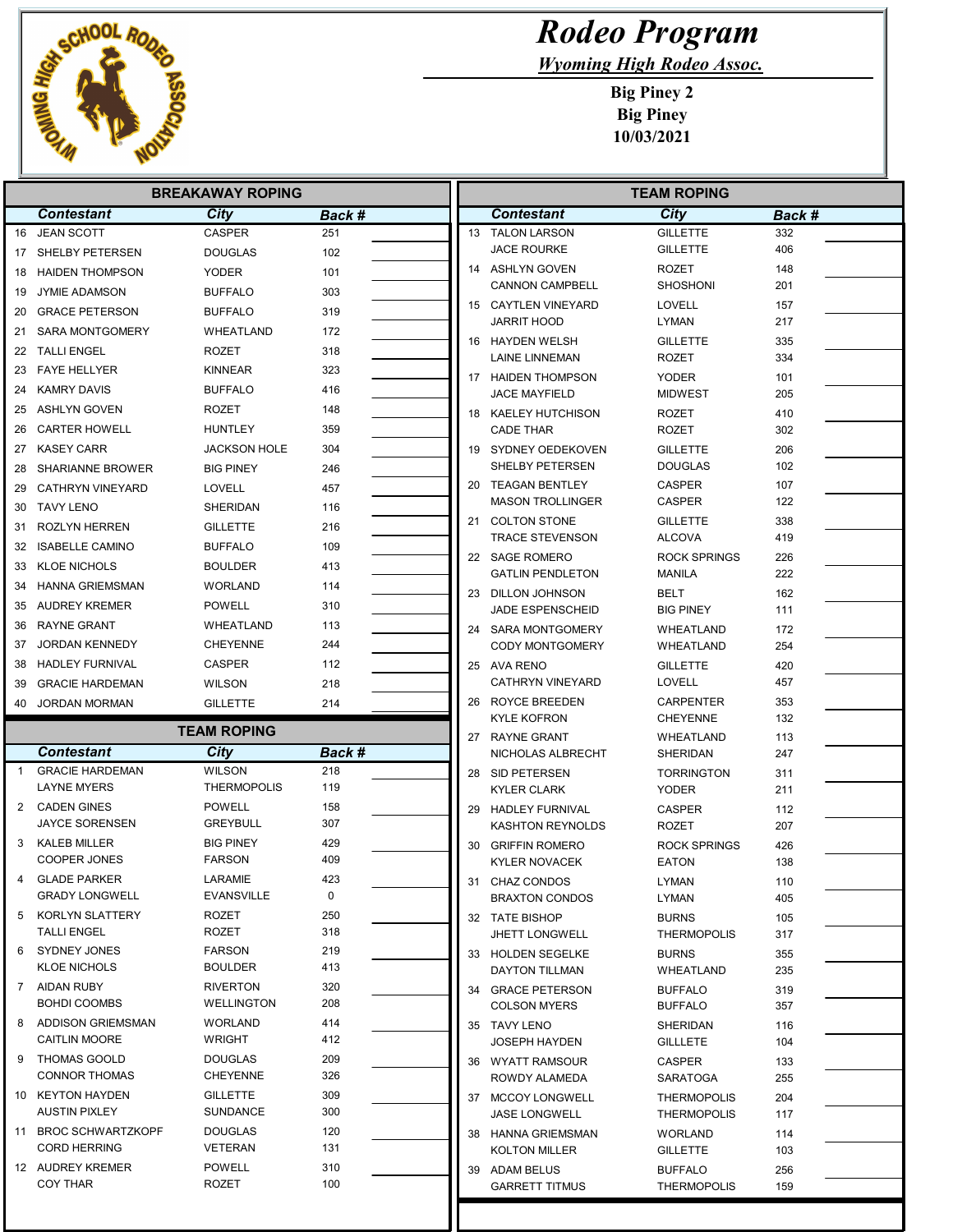

## Rodeo Program

Wyoming High Rodeo Assoc.

Big Piney 2 Big Piney 10/03/2021

| <b>BARREL RACING</b> |                         |                     |        |  | <b>POLE BENDING</b> |                          |                         |               |
|----------------------|-------------------------|---------------------|--------|--|---------------------|--------------------------|-------------------------|---------------|
|                      | <b>Contestant</b>       | City                | Back # |  |                     | <b>Contestant</b>        | City                    | Back #        |
| 1                    | <b>HANNAH NORRIS</b>    | <b>THERMOPOLIS</b>  | 415    |  | $\mathbf{1}$        | <b>KLOE NICHOLS</b>      | <b>BOULDER</b>          | 413           |
| 2                    | ROBERTA CORDINGLY       | WHEATLAND           | 123    |  | 2                   | <b>CAITLIN MOORE</b>     | <b>WRIGHT</b>           | 412           |
| 3                    | <b>CARTER HOWELL</b>    | <b>HUNTLEY</b>      | 359    |  | 3                   | <b>CAYTLEN VINEYARD</b>  | <b>LOVELL</b>           | 157           |
| 4                    | <b>KATELYN FISHER</b>   | <b>RIVERTON</b>     | 128    |  | 4                   | <b>KAMRY DAVIS</b>       | <b>BUFFALO</b>          | 416           |
| 5                    | <b>JASLUN LANGLOIS</b>  | <b>CRAIG</b>        | 136    |  | 5                   | <b>SARA MONTGOMERY</b>   | WHEATLAND               | 172           |
| 6                    | <b>EMILY AMICK</b>      | MEEKER              | 173    |  | 6                   | ADELINE NORSTEGAARD      | <b>GILLETTE</b>         | 331           |
| 7                    | <b>TAYLOR AGAR</b>      | <b>THERMOPOLIS</b>  | 430    |  | 7                   | <b>TALLI ENGEL</b>       | ROZET                   | 318           |
| 8                    | <b>JORDAN KENNEDY</b>   | <b>CHEYENNE</b>     | 244    |  | 8                   | <b>JEAN SCOTT</b>        | <b>CASPER</b>           | 251           |
| 9                    | SHELBY PETERSEN         | <b>DOUGLAS</b>      | 102    |  | 9                   | ROBERTA CORDINGLY        | WHEATLAND               | 123           |
| 10                   | <b>KLOE NICHOLS</b>     | <b>BOULDER</b>      | 413    |  | 10                  | ASHLYN GOVEN             | ROZET                   | 148           |
| 11                   | <b>CAITLIN MOORE</b>    | <b>WRIGHT</b>       | 412    |  | 11                  | NATALIE HINZ             | <b>GILLETTE</b>         | 258           |
|                      | 12 MOLLY ALLEN          | <b>CHEYENNE</b>     | 400    |  |                     | 12 TEANNA JOLOVICH       | <b>GILLETTE</b>         | 421           |
| 13                   | <b>JEAN SCOTT</b>       | <b>CASPER</b>       | 251    |  | 13                  | <b>KAYDENCE BARTLETT</b> | <b>CHEYENNE</b>         | 203           |
| 14                   | ALYX BOLTON             | <b>ROCK SPRINGS</b> | 106    |  | 14                  | JORDAN BONENBERGER       | LANDER                  | 333           |
| 15                   | KALLI BOWMAN            | <b>GILLETTE</b>     | 322    |  | 15                  | KATHERINE WEESE          | <b>FARSON</b>           | 404           |
|                      | 16 TALLI ENGEL          | ROZET               | 318    |  | 16                  | DALLY WILSON             | <b>JACKSON</b>          | 314           |
| 17                   | <b>EVA SCRITCHFIELD</b> | MEEKER              | 360    |  | 17                  | SIDNEY DELANCEY          | LARAMIE                 | 127           |
| 18                   | <b>CATHRYN VINEYARD</b> | LOVELL              | 457    |  | 18                  | <b>JORDAN MORMAN</b>     | <b>GILLETTE</b>         | 214           |
| 19                   | <b>JORDAN MORMAN</b>    | <b>GILLETTE</b>     | 214    |  | 19                  | <b>KASEY CARR</b>        | <b>JACKSON HOLE</b>     | 304           |
| 20                   | <b>GRACE PETERSON</b>   | <b>BUFFALO</b>      | 319    |  |                     | 20 TAVY LENO             | <b>SHERIDAN</b>         | 116           |
|                      | 21 TACI JONES           | <b>FARSON</b>       | 431    |  | 21                  | <b>ELLA KEIL</b>         | WHEATLAND               | 432           |
|                      | 22 HAIDEN THOMPSON      | <b>YODER</b>        | 101    |  |                     | 22 MORGAN WATTS          | <b>EDEN</b>             | 308           |
| 23                   | <b>MORGAN WATTS</b>     | <b>EDEN</b>         | 308    |  |                     | 23 AVA RENO              | <b>GILLETTE</b>         | 420           |
| 24                   | SYDNEY OEDEKOVEN        | <b>GILLETTE</b>     | 206    |  | 24                  | <b>FAYE HELLYER</b>      | <b>KINNEAR</b>          | 323           |
| 25                   | <b>CEDAR STEWART</b>    | <b>BIG PINEY</b>    | 321    |  | 25                  | <b>JADEA GRAVES</b>      | WHEATLAND               | 248           |
|                      | 26 AVA RENO             | <b>GILLETTE</b>     | 420    |  | 26                  | <b>GRACIE HARDEMAN</b>   | <b>WILSON</b>           | 218           |
| 27                   | <b>TEANNA JOLOVICH</b>  | <b>GILLETTE</b>     | 421    |  | 27                  | <b>MAKENZI SCOTT</b>     | <b>ROCK SPRINGS</b>     | 151           |
| 28                   | RAELEE CALDWELL         | <b>GILLETTE</b>     | 200    |  | 28                  | <b>KATELYN FISHER</b>    | <b>RIVERTON</b>         | 128           |
| 29                   | <b>GRACIE HARDEMAN</b>  | <b>WILSON</b>       | 218    |  | 29                  | SYDNEY JONES             | <b>FARSON</b>           | 219           |
|                      | 30 ELLA KEIL            | WHEATLAND           | 432    |  | 30                  | <b>KALLI BOWMAN</b>      | <b>GILLETTE</b>         | 322           |
| 31                   | <b>JADEA GRAVES</b>     | WHEATLAND           | 248    |  | 31                  | RAYNE GRANT              | WHEATLAND               | 113           |
|                      | 32 KAMRY DAVIS          | <b>BUFFALO</b>      | 416    |  | 32                  | <b>GRACE PETERSON</b>    | <b>BUFFALO</b>          | 319           |
|                      | 33 CAYTLEN VINEYARD     | <b>LOVELL</b>       | 157    |  | 33                  | <b>HAIDEN THOMPSON</b>   | <b>YODER</b>            | 101           |
|                      | 34 ISABELLE CAMINO      | <b>BUFFALO</b>      | 109    |  | 34                  | <b>JASLUN LANGLOIS</b>   | <b>CRAIG</b>            | 136           |
|                      | 35 KATHERINE WEESE      | <b>FARSON</b>       | 404    |  |                     | 35 SHELBY PETERSEN       | <b>DOUGLAS</b>          | 102           |
|                      | 36 FAYE HELLYER         | KINNEAR             | 323    |  |                     | 36 JYMIE ADAMSON         | <b>BUFFALO</b>          | 303           |
|                      | 37 ABAGAIL OLSON        | SHERIDAN            | 349    |  |                     | 37 HANNAH NORRIS         | <b>THERMOPOLIS</b>      | 415           |
|                      | 38 MADISYN KEITH        | CASPER              | 170    |  |                     |                          | <b>GOAT TYING</b>       |               |
|                      | 39 KASEY CARR           | <b>JACKSON HOLE</b> | 304    |  |                     | <b>Contestant</b>        |                         |               |
| 40                   | <b>HADLEY FURNIVAL</b>  | CASPER              | 112    |  |                     | KAYDENCE BARTLETT        | City<br><b>CHEYENNE</b> | Back #<br>203 |
| 41                   | ASHLYN GOVEN            | ROZET               | 148    |  | 2                   | <b>CARTER HOWELL</b>     | HUNTLEY                 | 359           |
|                      | 42 LAYNE MYERS          | <b>THERMOPOLIS</b>  | 119    |  |                     | <b>HAIDEN THOMPSON</b>   | YODER                   |               |
|                      | 43 SYDNEY JONES         | <b>FARSON</b>       | 219    |  |                     |                          |                         | 101           |
| 44                   | DALLY WILSON            | <b>JACKSON</b>      | 314    |  |                     | <b>KASEY CARR</b>        | <b>JACKSON HOLE</b>     | 304           |
|                      | 45 MAKENZI SCOTT        | <b>ROCK SPRINGS</b> | 151    |  | 5                   | <b>TAVY LENO</b>         | SHERIDAN                | 116           |
| 46                   | ADELINE NORSTEGAARD     | <b>GILLETTE</b>     | 331    |  | 6                   | <b>KENNEDY SHEEHAN</b>   | ROZET                   | 121           |
| 47                   | SIDNEY DELANCEY         | LARAMIE             | 127    |  |                     | <b>TALLI ENGEL</b>       | ROZET                   | 318           |
|                      | 48 RAYNE GRANT          | WHEATLAND           | 113    |  | 8                   | <b>MORGAN WATTS</b>      | <b>EDEN</b>             | 308           |
|                      | 49 LACIE VASQUEZ        | <b>ROCK SPRINGS</b> | 166    |  | 9                   | RAELEE CALDWELL          | <b>GILLETTE</b>         | 200           |
|                      | 50 AUDREY KREMER        | <b>POWELL</b>       | 310    |  | 10                  | <b>CAITLIN MOORE</b>     | <b>WRIGHT</b>           | 412           |
|                      |                         |                     |        |  |                     |                          |                         |               |